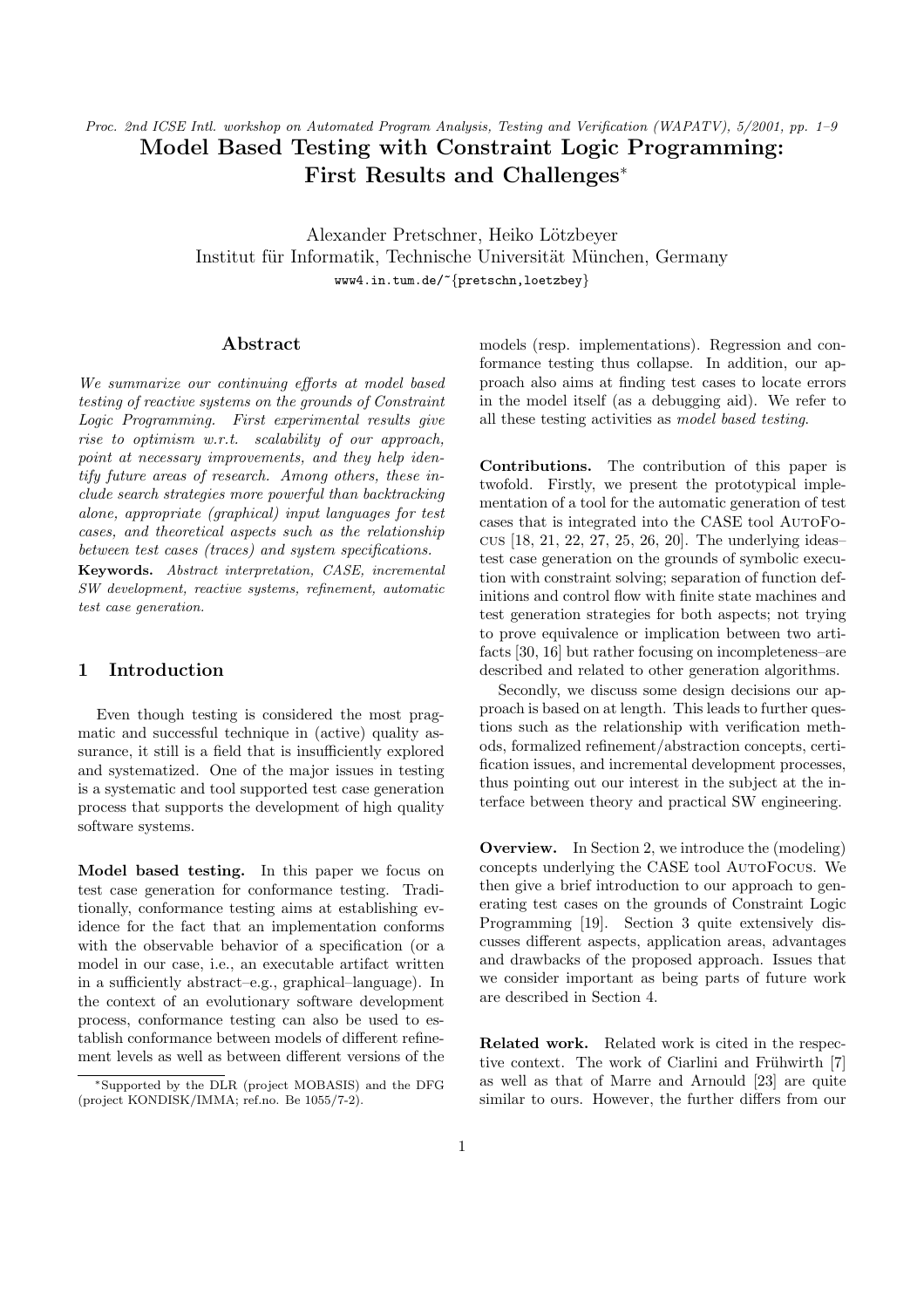work w.r.t. compositionality, the degree of automation as well as the combination of state machines with specifications in a functional language for guards and postconditions (the input language). The latter approach is based on Lustre as input language, and constraint solving is restricted to boolean and integer values. Both approaches do not rely on Constraint Handling Rules [15] for the definition of customized constraint handlers but rather predefined constraint handlers which, in our opinion, makes our approach more flexible. Recently, Meudec [24] has used Constraint Logic Programming (even Eclipse) for symbolic execution of SPARK (SPADE Ada Kernel) code in order to compute test cases. The focus is, however, neither on reactive nor on concurrent systems. In fact, SPARK is used for high integrity software and deliberately does not support tasks. Concurrency has then to be implemented explicitly by writing appropriate schedulers.

Other approaches to generating test cases are summarized in [34], and we omit their explicit discussion in this paper.

Our terminology is that of [22]. A test case represents a set of test sequences. Test sequences are I/O traces, and a test case can be a test sequence if it is fully instantiated. If it is not, constraints are necessary to define those sequences the test case describes.

#### 2 Model Based Testing and AutoFocus

In this section we give a short overview over the AutoFocus description techniques and our approach to test case generation.

AutoFocus (autofocus.in.tum.de, [18]) is a tool for developing graphical specifications of embedded systems based on a simple, formally defined semantics. It supports different views on the system model: structure, behavior, interaction, and data type view. Each view concentrates on certain aspects of the specified model, and is depicted by a certain kind of diagram.

The core items of AutoFocus specifications are components. A component is an independent computational unit that communicates with its environment via so called ports. The set of (typed) ports of a component describes its complete interface. Two or more components can be linked by connecting their ports with directed channels. Thus, component networks arise which are described by *System Structure* Diagrams (SSDs).

SSDs are hierarchic. This means that each component can again be described as a set of communicating subcomponents or another SSD, respectively. Atomic components are components which are not further refined. For these components a behavior must be defined which is achieved by means of a variant of Mealy machines (i.e., finite state machines with I/O).

Extended finite state machines are modeled by State Transition Diagrams (STDs). An STD consists of a set of control states, transitions and local variables. The local variables form the component's data state. Each transition has several annotations: a label, a precondition, input statements, output statements and a postcondition. Transitions can fire if the precondition holds and the input statements match the actual input vector at the component's interface (the input ports; remember that channels are typed and that these types are inductively defined in a functional language). Postconditions are assignments to local variables. After execution of the transition, the local variables are set accordingly, and the output port is bound to the values denoted in the output statements. Pre- and postconditions are defined with the help of a Gofer-like functional language that allows for the definition of possibly recursive data types and functions.

AutoFocus components are timed by a common global clock, i.e., they all perform their computations simultaneously. Each clock cycle consists of two steps: First each component reads the values on its input ports and computes new values for local variables and output ports. Then, the new values are copied to the output ports where they can be accessed immediately via the input ports of connected components. This cyclic operation results in a time-synchronous communication scheme with buffer size 1.

In addition to SSDs and STDs, AutoFocus provides Message Sequence Charts (MSCs); they are used to describe the interaction between components, either for behavior specification, for the visualization of simulations, and for the specification of test cases [34].

Test sequence generation. Specification based test sequence generation is the process of deriving suitable input/output sequences from specifications and usually informal test purposes. The determined sequences must be consistent with the specification and, later on, will be used to verify the properties specified by the test purposes on the implementation level. Test purposes may be either functional (i.e., test a certain functionality) or structural (i.e., obtain a certain coverage like branch coverage or path coverage). Due to the informal character of test purposes, it is impossible to compute executable test sequences directly from test purposes. Thus, test purposes have to be manually turned into formal test case specifications from which test cases can be derived. A test case specification can be formulated in many ways. Simple examples are input histories, transition sequences, traces, or constraints over them.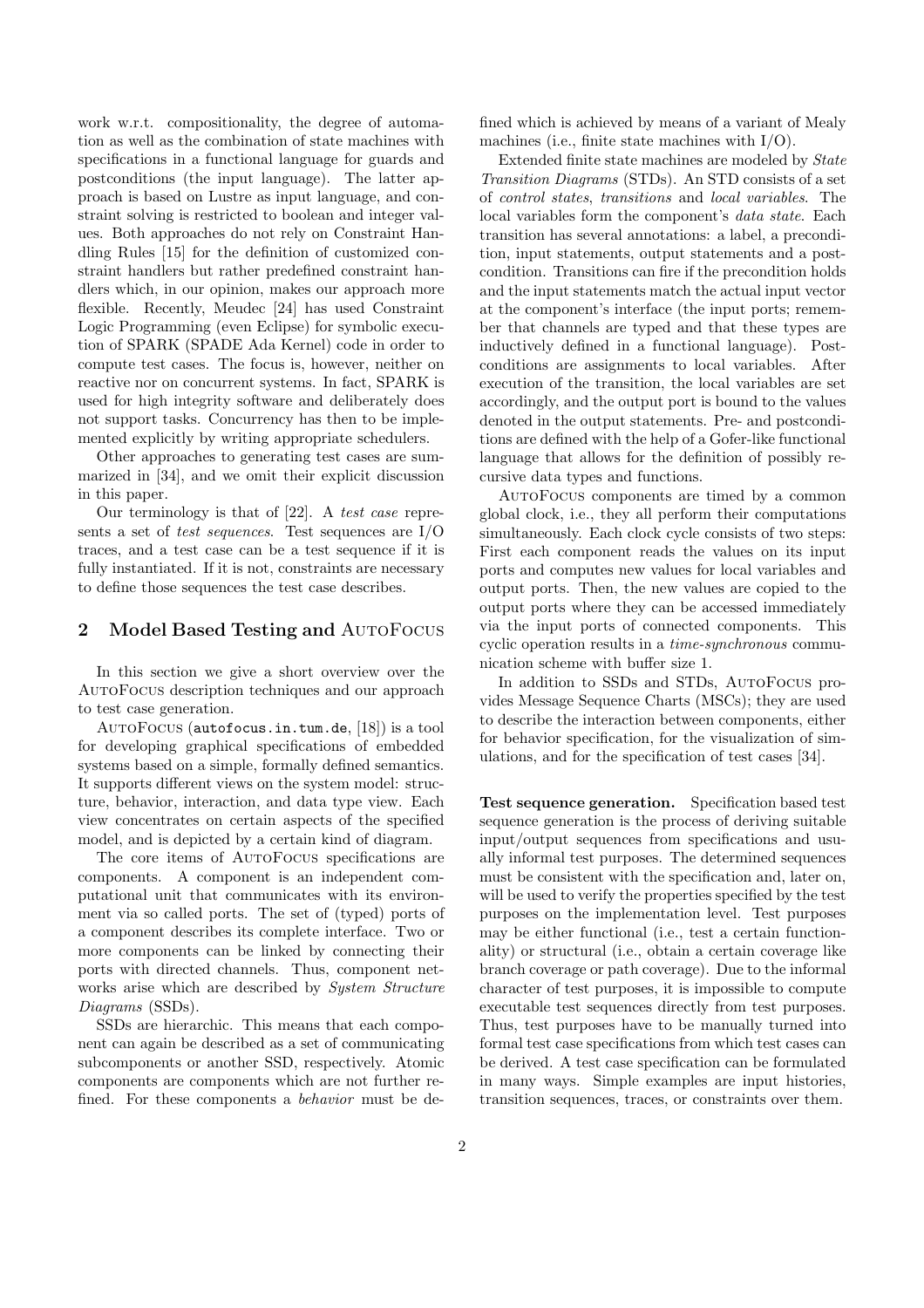We chose to describe the test cases as constraints over traces which include all parameters of the system like input/output values, channels and variables, as well as reached states and fired transitions. This description technique is most general and is suitable for both functional and structural test cases. Test sequence generation is now defined as the task of finding suitable sequences which conform to the system specification and satisfy all constraints of the desired test case. We have automated this task by using Constraint Logic Programming (CLP).

Translation into CLP. The automatic translation of AutoFocus models into CLP (Eclipse, www.icparc.ic.ac.uk/eclipse) code is straightforward. For each atomic component a step predicate is introduced. This predicate represents one single step of the component. Each transition of the corresponding automaton is represented by a single rule of the step predicate.

For each composed component consisting of a network of communicating subcomponents, a special scheduler rule is created that drives the subcomponents and transfers messages between subcomponents and the environment. The scheduler rule has the same signature as the step predicates of the atomic components. Thus, from a black box view, no difference is made between an atomic and a composed component, and the encoding in Prolog rules reflects the component hierarchy of the AutoFocus model.

For the top level component, an additional "doStep" rule is needed that successively calls the step rule and collects the histories of states, local variables, inputs, outputs, and transitions. The number of steps is limited by a variable ClockMax in order to avoid infinite runs. Details of the concrete translation are discussed in [21, 22].

In addition to the Prolog rules which model the transitions of the system, constraint solvers for the evaluation of the predicates (functions, data types) are needed. For integer type variables, constraint solvers for finite domain variables are available, and for the functional data types as well as function definitions, a corresponding constraint solver is generated automatically by using Constraint Handling Rules (CHR, [15]).

Generating sequences. Test sequences are now generated by querying the Prolog system. An unconstrained query will result in successively computing all system traces, i.e. all traces that are consistent with the given AutoFocus specification. Each of these system traces can be seen as a test sequence which is possibly capable of finding errors in the implementation. The number of these test sequences is too large for an effective test strategy. Thus, the traces have to be constrained according to a given test case, and if possible, several traces should be executed simultaneously. This is done by transforming the test case into constraints over the appropriate history variables of the doStep-rule of the top level component (and these constraints can represent several traces, e.g., inequality constraints). Constraints can be defined and solved either by using predefined standard operators (e.g., boolean constraints) or by using more sophisticated self-defined constraint handlers (e.g., constraints that model temporal operators). Specialized constraint handlers can be effectively defined by using CHRs. Thus, the queries for computing actual test sequences consist of calling the doStep rule and further constraining its history variables. The Prolog system then symbolically executes the model. In this way more and more history variables get instantiated, and the appropriate constraint handlers are called. If the constraint handler fails to satisfy some constraints, the rule cannot be applied and the Prolog system performs a step backward, i.e., backtracks.

We kept the following three concepts mostly orthogonal: the basic executable model that reflects the specification, the additional constraints that define the test case and the search algorithm that guarantees an effective and efficient search strategy. They are orthogonal in the sense that altering one of them does not affect the others. The search strategy, for instance can be altered without changing the translation of the model. First experiences show that this design strategy allows for a very adaptive test sequence generation method.

## 3 Discussion

Our description of a system for the generation of test cases immediately raises some questions. We consider the most important ones to be those concerning scalability as well as those concerning a (quantitative) assessment of the system's performance in terms of efficiency and quality of the generated set of test cases. Space limitations necessarily render this discussion incomplete.

Scalability by interaction. A feasibility study [26] with a large German manufacturer of smart cards has given us some reason to be optimistic w.r.t. scalability of our approach. While there are principal problems with the explicit generation of the state space (cf. the discussion of the relationship with model checking below), this optimism is motivated by the *interaction op*portunities as provided by CLP, and, more particularly,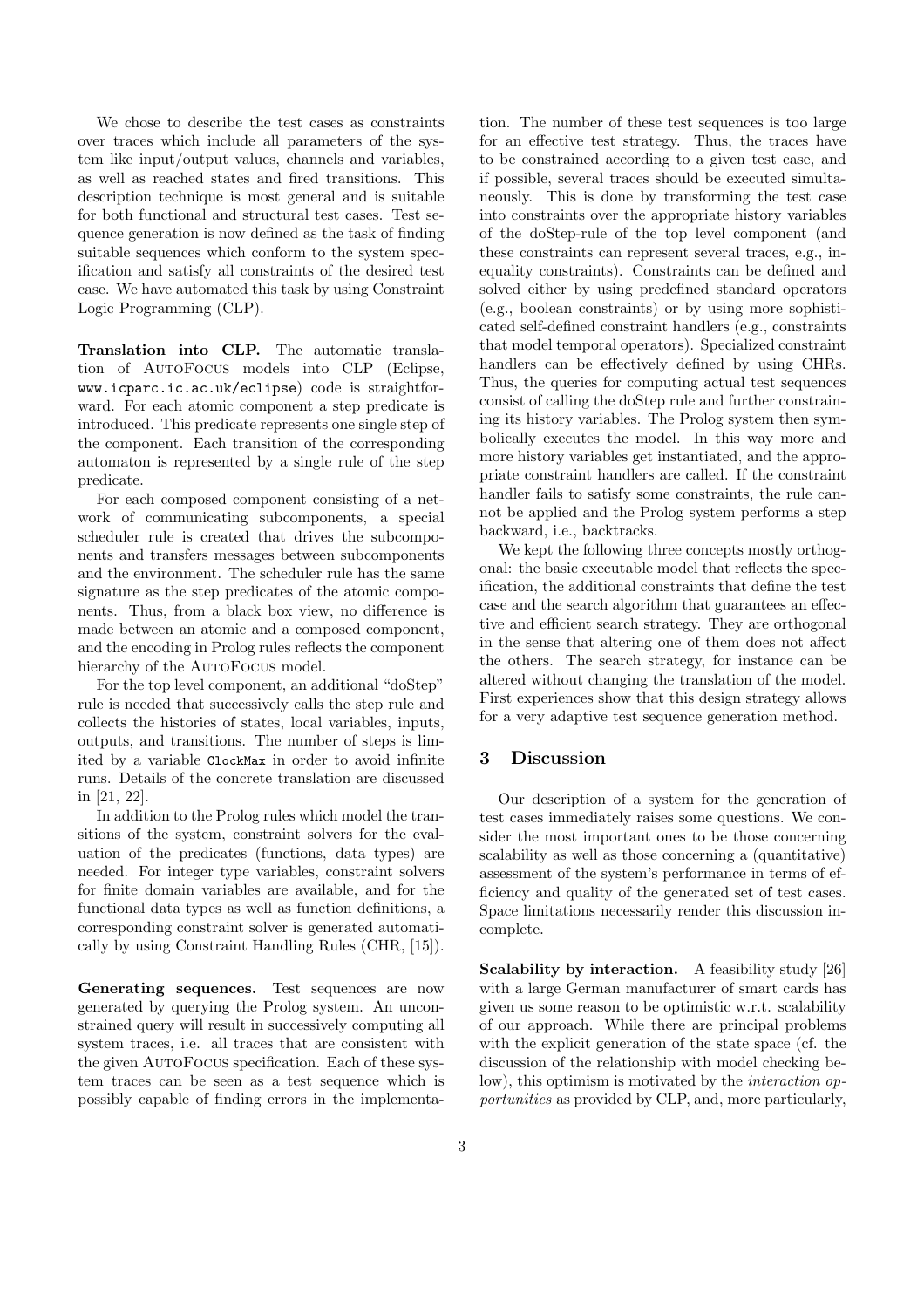by CHRs (see also the treatment of appropriate input languages below). These interaction opportunities are founded on the fact that, with CLP/CHR, one can explicitly and simultaneously refer to the model and the property to be tested. With temporal logics, one cannot, for instance, explicitly formulate properties about the firing of certain transitions without instrumenting the underlying model.<sup>1</sup> Our approach, on the other hand, not only allows for taking into account observable behavior, i.e., inputs and outputs, but also for explicitly phrasing properties such as "do not enter state S" or "choose the transitions out of state S from a set T" without altering the model. This model can thus be interactively sliced (abstracted in an ad-hoc manner; we consider slicing in the sense of [29] for correct abstractions in the context of "programs", i.e., Auto-Focus models), resulting in an alleviation of the state space explosion problem. This alleviation is mainly based on CLP's facilities of a-priori pruning the search tree [19]. Our experience is that users are often capable of understanding the reason for the system's inability to compute a certain solution, and of using this information to "help" the system. We do not think that in the near future, push-button approaches to this kind of problem will yield satisfactory results; we consider interactivity as the key to a "graceful degradation" of our approach.

Performance and abstractions. When talking about performance, two issues arise: (1) Speed and memory requirements, and (2) quality of the generated traces. The first point is closely related to scalability. Experiments have shown that the choice of the maximum length of some traces is crucial w.r.t. the performance in terms of time ([25] contains an example where the time needed to compute a transition tour differs as much as four orders of magnitude where the maximum length differs by 20). This originates in Prolog's backtracking mechanism and renders the need for more intelligent search strategies obvious. Currently, we have implemented two different selection strategies. (1) In order to avoid loops that are caused by Prolog's depthfirst search strategy, a simple heuristic was chosen: For each state the last transition that was taken is memorized, and when the same control state is re-entered, another transition is chosen (according to some userdefinable pattern; the standard choice consists of trying one after the other, but sometimes it is useful to take a transition twice, etc.). (2) In our studies, it turned out that occasionally probabilities in choosing transitions are helpful (cf. [28]). Consider, for instance, a state

with as many as fifteen emanating transitions and the test case requires one of them to be fired ten times in a row. A high probability for this particular transition helps in computing the corresponding test case.

As stated above, the opportunity to slice (or abstract) a model in an ad-hoc manner by prohibiting certain states or transitions is also crucial in an efficient computation of test sequences. We have implemented abstractions on the grounds of interval arithmetics similar to [17, 12] for integers and reals: Guards and postconditions are used in order to compute abstract data types (intervals) which, subsequently, yield induced operators on these abstracted data types (and the original operators in the postconditions may iteratively be applied in order to refine the abstraction and, consequently, the induced data types). This corresponds to abstract interpretation [9] on the level of function definitions; the power set lattice of the original data type and the–automatically computed–abstract data type can be shown to form a Galois Connection. Abstract interpretation on the level of transitions as, for instance, proposed by Dams et al. [11] is the subject of future work.

A problem with this approach is that computing induced functions on the basis of intervals only makes sense for data types with an intuitive notion of an interval. For inductively defined data types the induction order gives rise to "intervals" but seems less convincing than the ordering on numbers (is an abstraction for the "append" function on lists of length, say, zero and one, a good idea?). For embedded systems, however, sensor values usually are boolean or continuous, and the approach may well be applicable to this class of systems. Nonetheless, the usefulness of such abstractions still remains to be assessed.

In terms of quality of the computed test cases, a quantitative assessment is usually done on the basis of coverage metrics. A test purpose [22] can consist of the motivation behind such a metric (e.g., transition or state coverage), and the coverage criterion is used for the computation of test cases in an a-priori manner. Functional test purposes, as opposed to these structural tests, should origin in early phases of the development process; their "quality" is rather hard to assess quantitatively (they lead to a trace that exhibits the specified functionality, or they do not–"inconclusive" verdicts in our context occur for nondeterministic specifications). The use of coverage criteria for models is discussed below.

Incremental Development Process. With the advent of what has become known as Extreme Programming (XP, [3]), rapid/evolutionary prototyping ap-

<sup>&</sup>lt;sup>1</sup>This is with the exception of Unity. Note that for other temporal logics, this choice is deliberate.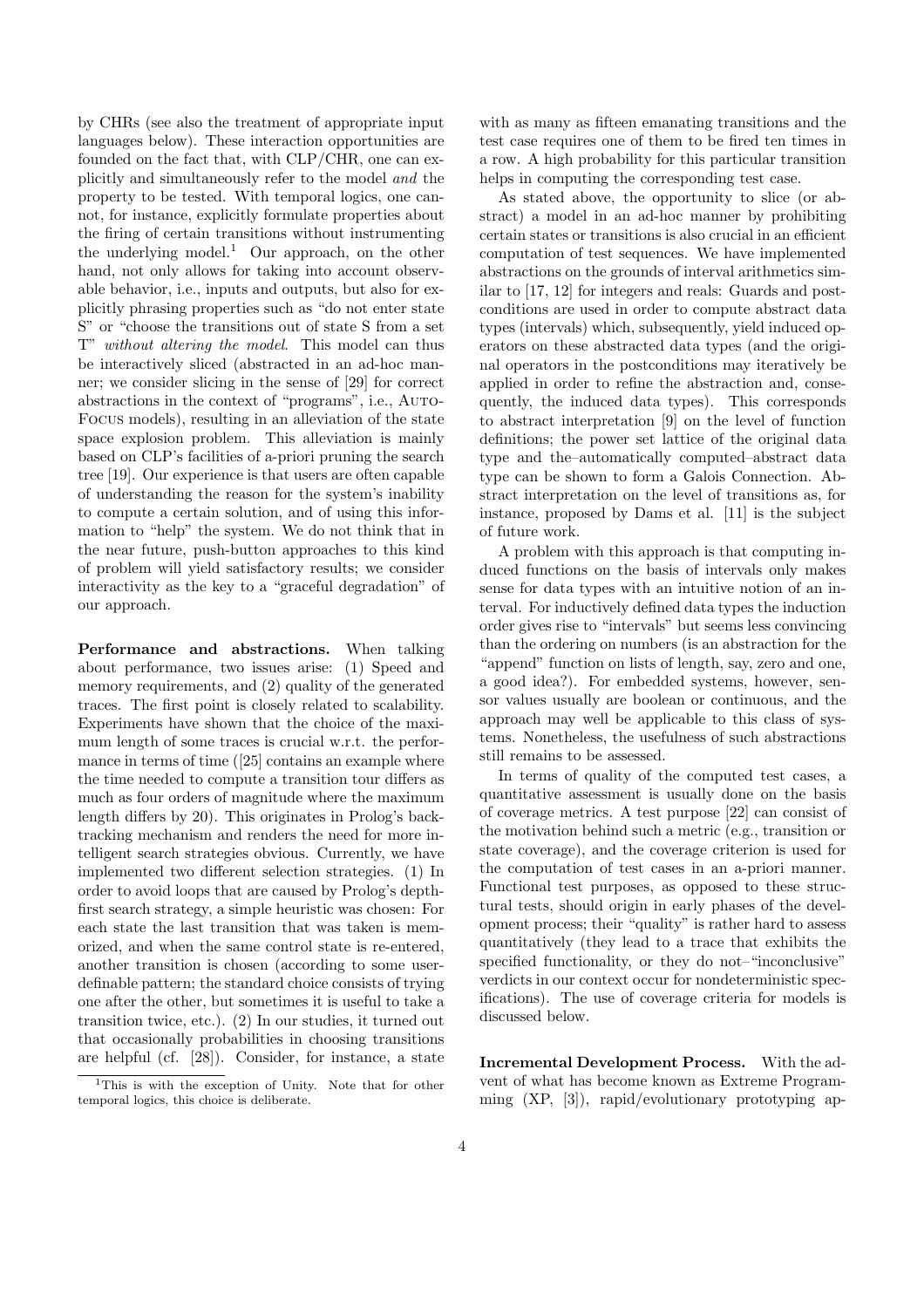proaches have gained increasing popularity. The spiraling nature of such development processes exhibits, among other things, the advantage of early interaction with the customer and thus an early requirements validation: at the end of each loop, an executable (e.g., AutoFocus) model should be available. We consider the use of modeling rather than programming languages in a model based incremental development process the main prerequisite for a model-based generation of test cases. This is due to their higher degree of abstraction as well as the necessity of a formally defined semantics (cf. [25]; the ideas behind Extreme Modeling (XM, [5]) are similar to ours in terms of modeling, but our focus is rather on validation). The use of different specification formalisms is also found in the Cleanroom Reference Model [28]; our work in terms of development processes aims at a synthesis of the CRM, XP, XM, and classical prototyping approaches.

As a side benefit, an incremental development lends itself to model based regression testing: Test cases for an earlier increment can and should be used for testing later increments, and test cases for models have to be converted into test cases for implementations if code generators turn out to yield inefficient or inadequate code. However, the composition of components (one incremental step) may exclude some behaviors of one of the two components; computed test cases for the earlier increment will then lead to–erroneously detected– errors in the later one. This issue will be discussed later in the context of specified ("good") as opposed to unspecified ("bad") behaviors, or test cases, respectively.

Model Checking vs. Constraint Solving. We consider testing and model checking different approaches with different goals, advantages, and shortcomings [34]. Model checking based approaches are restricted to small, finite systems; they aim at mathematical completeness and soundness in terms of the significance of their results (cf. [6, 16, 30] for a relationship with different–formal–notions of testing as well as test case generation procedures that, unlike ours, aim at completeness). In an incremental development process, some increments may be so small that model checking can be applied to them. Model checking, however, usually does not exhibit a graceful degradation (see above). Instead, if a certain size of the model is exceeded, no results can be expected any more. The solution to this problem is abstraction (the "missing link" between model checking and constraint solving). Our test case generation technique exhibits some similarities with bounded model checking [4, 34] where the maximum length of the system runs in question has to be provided, too; on the other hand, it can,

at least conceptually, cope with infinite systems (real numbers [27], recursive data structures [21]; see also [7, 30]). The a-priori-pruning technique as provided by constraint handling makes our approach somewhat similar to non-symbolic on-the-fly model checking, as, for instance, supported by the model checker SPIN. In [14], Fribourg points out the similarity between model checking, CLP, and abstract interpretation of infinite systems (e.g., hybrid systems [1, 32, 7, 27]; see also [10] for work on tabled resolution with XSB-Prolog and [33] for the relationship between top-down and bottom-up fixed point computations in LP). Model checkers are also used as generators of test cases. As stated above, we are not dogmatic about which technique is the better one. Instead, we see them as complementary approaches.

#### 4 Future Work

The issues that have been discussed in the previous section give rise to a plethora of further questions, or future work, respectively. In order to structure these issues, we non-orthogonally divide them into theoretical, methodical, and implementation issues. These may overlap, as illustrated in Fig. 1.

Traces vs. Systems. We see the seemingly theoretical question of how to relate sets of traces with systems at the heart of our future scientific endeavors. It is motivated by the observation that the "equivalence classes" usually deployed in testing do rarely correspond to any sensible congruence relation–instead, they are usually extracted in an ad-hoc manner (cf. the selection criteria in [16]). This immediately led to the question for the relationship between a test suite and the system that is to be tested. Note that Tretmans, for instance, takes a conceptually different approach: starting with an implementation relation ioco, a test suite is generated that is able to decide whether or not an implementation belongs to the equivalence class of the system to be tested; and the notion of (observational) equivalence is defined by **ioco** [30, 6]).

However, in order to relate systems (automata) with I/O traces (test sequences or cases), traces have to be converted into corresponding systems or vice versa (cf. [8] for the relationship of different semantics). We do not consider the problem of relating finite and infinite traces (systems) here. When talking about reactive systems, the systems in question should obviously be input-enabled, i.e., be able to react to any stimulus in any situation. This leads to the notion of completion. In terms of mathematics, chaos completion en-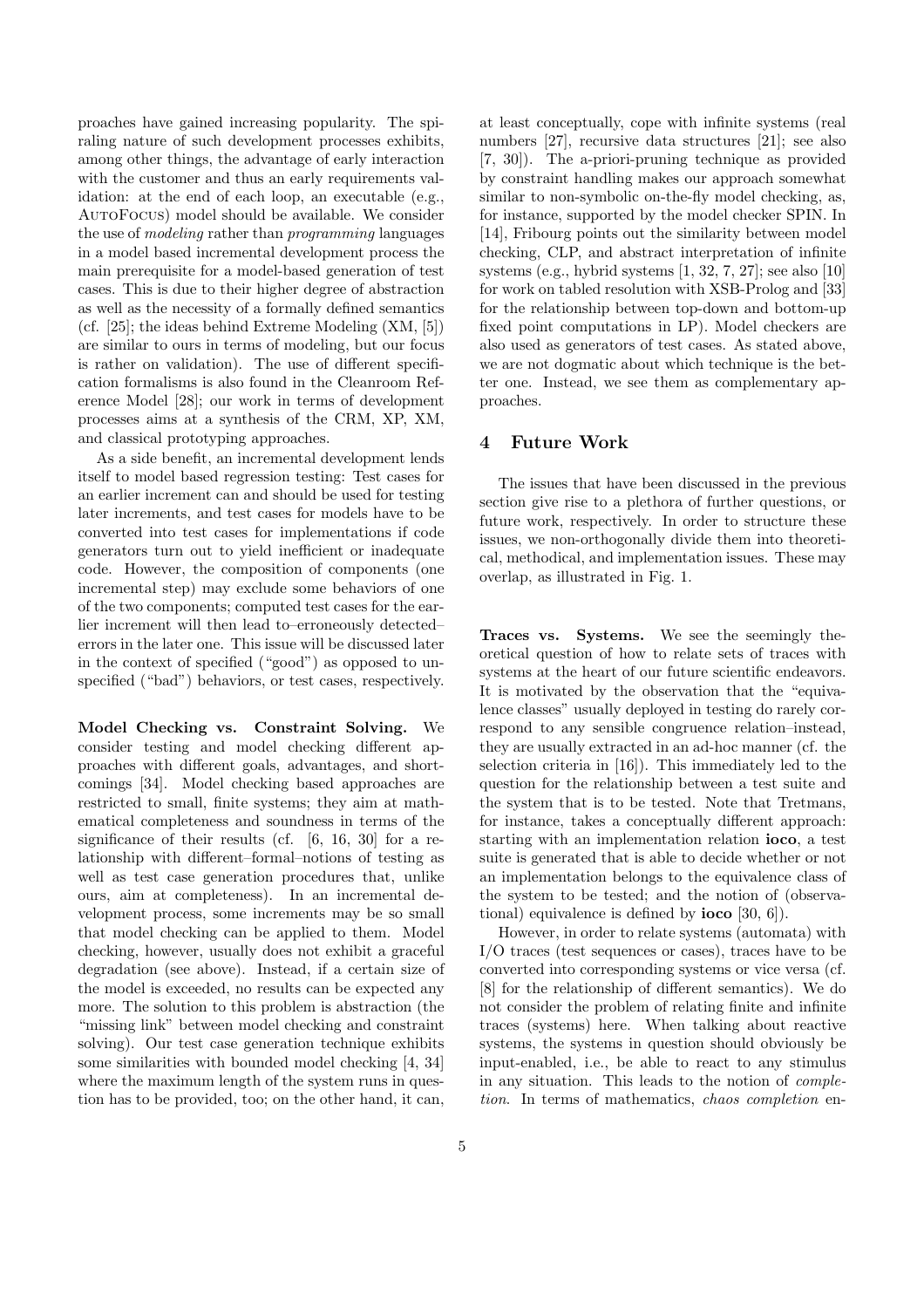

**Figure 1. Issues in test case generation**

ables one to define a natural concept of refinement on the grounds of trace inclusion or logical implication, respectively. Chaos completion allows the system to behave erratically (non-deterministically) whenever a non-specified event occurs. Default completion, on the other hand, makes the system remain in its current state whenever such a situation occurs: it idles (cf. the notion of repetitive quiescence in [30]). In terms of simulation environments (engineering), we consider default completion to be a better choice, however difficult the mathematical treatment of abstraction and/or refinement concepts may become.

The problem now is twofold. Firstly, for nondeterministic systems it becomes difficult to relate "concrete" with "abstract" systems. While chaos completed systems as induced by deterministic test cases are abstractions of the system to be tested, the corresponding trace inclusion relationship usually cannot be maintained for nondeterministic systems. In addition, for default completion such a simple formalization on the basis of trace inclusion is complicated. The idea here is to explicitly separate completed idle transitions from specified behaviors ( $\delta$  outputs in [30]). Abstraction or refinement, respectively, may then be defined as trace inclusion modulo idle transitions; a transfer of the ideas of [30, 31] to the state machines with associated function definitions of AutoFocus may well solve these problems.

The refinement/abstraction relation induces a complete lattice of systems w.r.t. to the refinement ordering (the induced topology is at least a complete partial order for nondeterministic systems). The existence of least upper bounds in complete lattices may allow one to determine a semantic distance between different systems which, in turn, could lead to a new characterization of the quality of test cases. What we thus need is a concept of approximation for (extended) finite state machines.

This is particularly interesting for systems that are induced by "good" as well as "bad" test cases–test cases that correspond to system runs and test cases that do not. This can occur when systems are composed: The composed system may exhibit fewer or more behaviors than the single components alone. The question is then how to relate test cases for components with test cases for the composed system. Furthermore, when completed idle transitions are ignored, previously computed test cases may become impossible system traces. This problem is also related with the problem of incomplete specifications or implementations: forgotten else-branches, for instance, that are quietly "completed" with "default" behavior. However, problems seem to occur in parts of the specification that have been forgotten rather than in those that have been specified–test case generators should take this into account (e.g., by simple heuristics).

The above discussion also indicates that computed test cases may be used as abstractions of systems that can be used for further analysis.

Increments. The above discussion of a theoretical refinement relation (a topic that has been the subject of intense research in the last decades) raises the question of how this refinement relation is to be embedded in the understanding of an incremental development process. In particular, it has to be defined what exactly an increment (or an incremental step) is: Is it the addition of special cases to function definitions? Structural morphisms as propagated by Refactoring [13]? The addition of further functionality? Data refinement? Re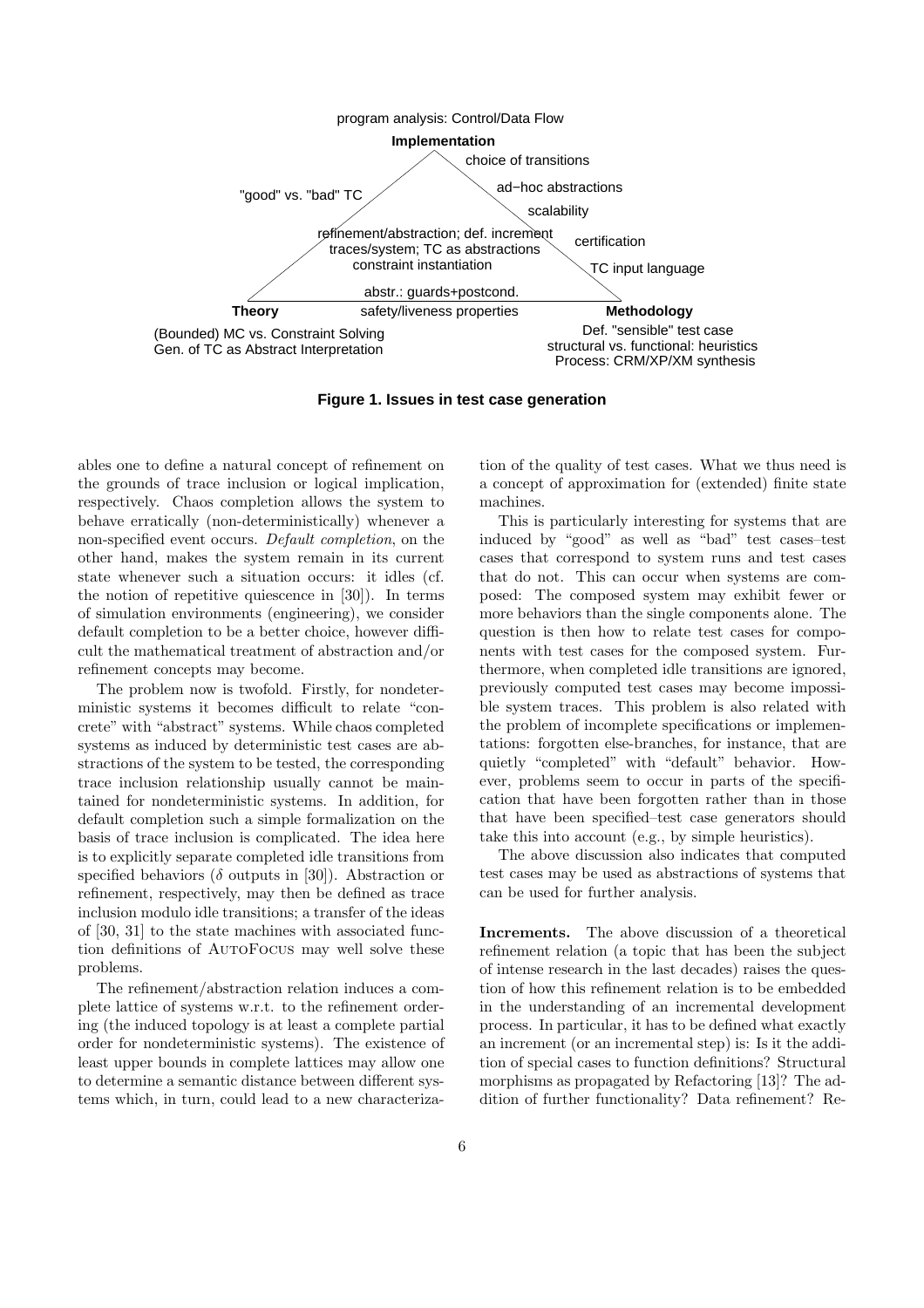finement in the sense of a top-down development as advocated by, among others, Dijkstra? Stepping from host to target architectures (A-B-C stages in prototyping)? A suitable formalization of some development steps that leads to increments that are correct by definition surely has to focus on some of these aspects and discard others.

Certification. The usability of formal test case computations is dependent on the expected payoff. We consider safety-critical systems one domain in which it actually may pay off. However, corresponding standards as, e.g., DO-178B for aircraft, require a set of test cases that is based on coverage on (object) code rather than on models (e.g., states or transitions). Test cases satisfying a certain coverage criterion on models have thus to be transformed into test cases satisfying a similar criterion on the code level (also cf. [31]). We believe that techniques similar to those employed in our code generators may be used for this purpose. However, the AutoFocus specific distinction between (Gofer-like) function definitions and functionality implemented by automata requires a thorough investigation of sensible coverage criteria even on the level of models. The main difficulty is that in AutoFocus, there is a separation between control and data states, where the latter can contain elements of the further. Transformations on the data space are usually achieved by referring to functional programs, and coverage criteria for a mixture of those programs and state machines remain to be defined.

Input language. One of the driving forces behind our approach is its practical usability (this is why we devote a lot of work to an efficient implementation). This also raises the question of suitable input languages for test cases. As indicated above, predicates on the basis of CHR surely are a good idea as a back end, but (graphical) notations (Message/Live Sequence Charts, automata, or even temporal formulae) have to be considered as input languages [34]. In terms of sequence diagrams and automata, for instance, constructs (and semantics) for negation will probably be needed. This also implies an investigation of the different properties (bounded liveness, safety) that are to be tested.

Applications. In addition to several toy examples (timer/blinker [21, 22], ATM [25], Mars Polar Lander [27]), we have used our approach for testing an inhouse smart card system in a feasibility study [26]. Furthermore, it has been used in the determination of test cases for firewalls [20]. However, experience shows that every example leads to new ideas on how to augment

our test generation techniques. We are thus evaluating the approach with other medium-scale systems (currently, these include more smart card systems as well as a mixed discrete-continuous control system for the slats–leading edges–of a military aircraft wing).

Constraint instantiations. An issue that has not been addressed thus far is the intelligent instantiation of constraints. Our approach differs from that of Marre et al. [23] not only in the input language (Lustre vs. AutoFocus) but also in that we have implemented (recursive) function inversion and, thereby, explicit instantiations are performed whenever functions are evaluated. This leads to fewer constraints to be instantiated at the end of a symbolic execution ([23] explicitly uses boolean constraint solvers and thus enforces lazy evaluation of boolean connectives while we consider eager evaluation to be a more practical approach: "delaying" parts of logical formulae seems, to us, to occur at a too high level and, since not enough information is available, to significantly complicate the choice of suitable transitions). However, the problem remains of how to instantiate remaining constraints. Random testing has proven to be quite powerful in detecting errors, but since the set of test cases sometimes should be kept minimal, different heuristics have to be investigated (some of which exist). This issue is also related to that of certification and that of model based coverage vs. coverage on the level of implementations.

Search strategies. In the last chapter, the need for intelligent strategies for the selection of transitions was motivated. We consider the use of A\*-like algorithms beneficial; the problem here is, however, the definition of suitable fitness functions. In terms of control flow on the grounds of control states, these may be based on the topological structure of the state machine, in terms of data flow, common techniques from program analysis seem good candidates for this kind of problem. Changing the communication semantics from a synchronous to an asynchronous one is likely to have an influence on the choice of transitions, too.

Implementation language. Our CLP based approach exhibits several advantages: relatively simple code generation, built-in backtracking, etc. In particular, the possibility of binding free variables is a prerequisite for our symbolic execution. However, more control over the search process would be desirable, and an a-priori lazy evaluation would be helpful, too (which is in particular the case for the translation of complicated function definitions as in the case of [20]). Functional logic languages such as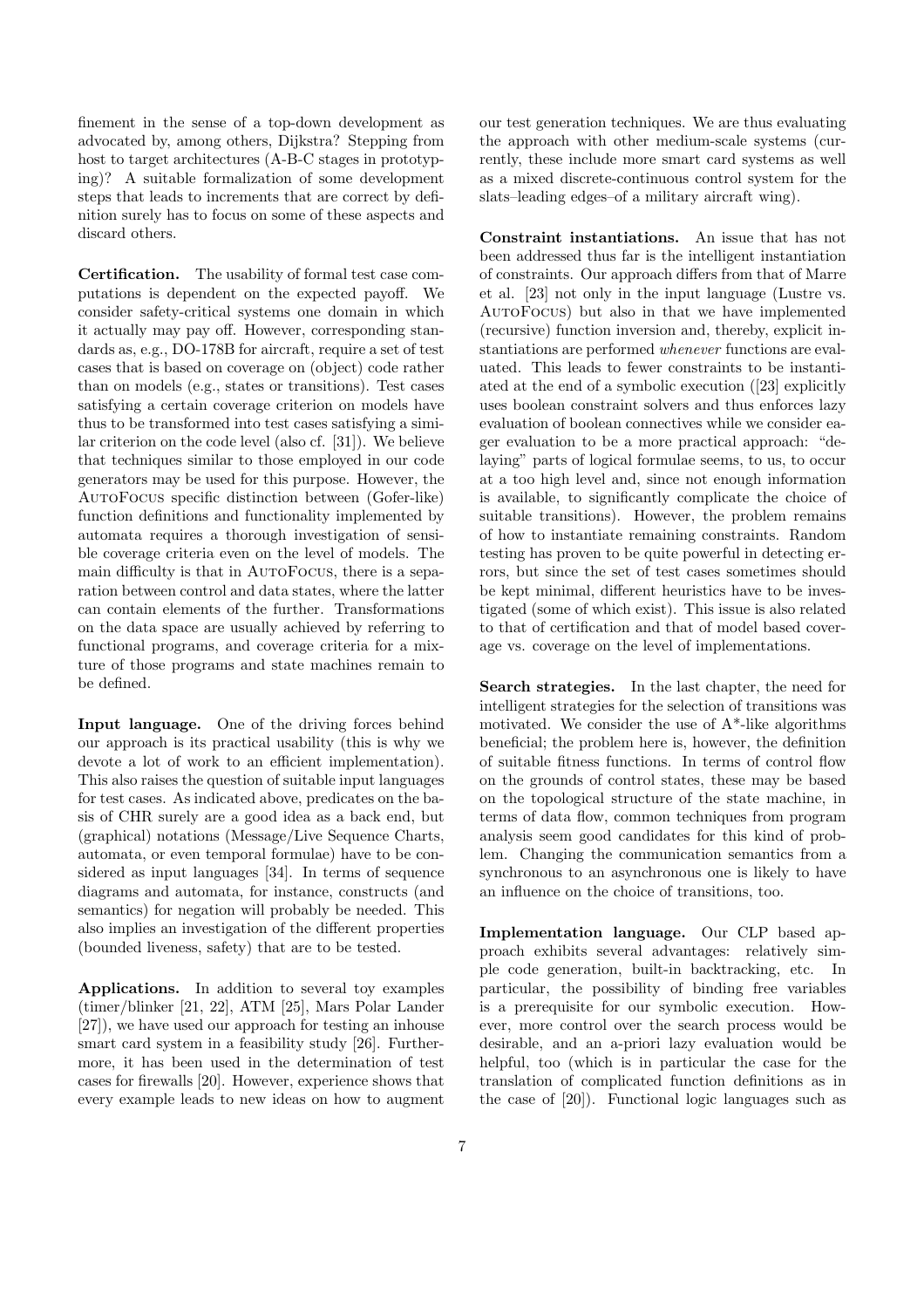Curry (www.informatik.uni-kiel.de/~curry/) with Needed Narrowing [2] as its optimal operational semantics seem to be a better choice than Prolog alone. So far, the lack of efficient implementations as well as a connection with CHR or a comparable constraint solving meta tool has prevented us from discarding Prolog in favor of such languages. We conjecture that lazy functional languages will exhibit a poorer performance than Prolog (explicit representation of lists with data type extensions), but they surely facilitate the definition of different search strategies.

# 5 Conclusion

This paper is supposed to give an overview of the work in our group on testing and, more particularly, on test case generation. We have thus presented and extensively discussed an approach that is integrated in the CASE tool AutoFocus. Experiments with other techniques than Constraint Logic Programming, namely propositional logics [34], have highlighted the need for interactivity in the process of generating test cases. Interactivity is naturally supported by approaches that are based on symbolic execution, and our first experiences shows that CLP and CHRs are well suited to this kind of generation technique.

Test case generation is just one problem in the testing process. We acknowledge that in practice, the current problems are concerned with test management issues rather than with test case generation. This is, however, not the focus of our current work.

Acknowledgments. We would like to thank Jan Philipps and Oscar Slotosch for fruitful discussions, and for commenting on a draft version of this paper.

# References

- [1] R. Alur, C. Courcoubetis, N. Halbwachs, T. Henzinger, P. Ho, X. Nicollin, A. Olivero, J. Sifakis, and S. Yovine. The algorithmic analysis of hybrid systems. Theoretical Computer Science, 138(1):3–34, February 1995.
- [2] S. Antoy, R. Echahed, and M. Hanus. A Needed Narrowing Strategy. In Proc. 21st ACM Symp. on Principles of Programming Languages (POPL'94), pages 268–279, 1994.
- [3] K. Beck. Extreme Programming Explained: Embrace Change. Addison Wesley, 1999.
- [4] A. Biere, A. Cimatti, E. Clarke, and Y. Zhu. Symbolic Model Checking without BDDs. In Proc. TACAS/ETAPS'99, LNAI 1249, pages 193–207, 1999.
- [5] M. Boger, T. Baier, F. Wienberg, and W. Lamersdorf. Extreme modeling. In Proc. Extreme Programming

and Flexible Processes in SW Engineering (XP'00), 2000.

- [6] E. Brinksma. A theory for the derivation of tests. In Proc. 8th Intl. Conf. on Protocol Specification, Testing, and Verification, pages 63–74, 1988.
- [7] A. Ciarlini and T. Frühwirth. Using Constraint Logic Programming for Software Validation. In 5th workshop on the German-Brazilian Bilateral Programme for Scientific and Technological Cooperation, Königswinter, Germany, March 1999.
- [8] P. Cousot. Constructive Design of a Hierarchy of Semantics of a Transition System by Abstract Interpretation. Electronic Notes in Computer Science, 6, 1997.
- [9] P. Cousot and R. Cousot. Abstract Interpretation: a unified lattice model for static analysis of programs by construction or approximation of fixpoints. In Proc. 4th ACM symp. on Principles of Programming Languages (POPL'77), pages 238–252, 1977.
- [10] B. Cui, Y. Dong, X. Du, K. Narayan Kumar, C. Ramakrishnan, I. Ramakrishnan, A. Roychoudhury, S. Smolka, and D. Warren. Logic programming and model checking. In Proc. PLILP/ALP, Springer LNCS 1490, pages 1–20, 1998.
- [11] D. Dams, O. Grumberg, and R. Gerth. Abstract interpretation of reactive systems. ACM Transactions on Programming Languages and Systems, 19(2):22–43, 1997.
- [12] S. Das, D. Dill, and S. Park. Experience with Predicate Abstraction. In Proc. 11th Intl. Conf on Computer Aided Verification (CAV'99), 1999.
- [13] M. Fowler. *Refactoring Improving the Design of Ex*isting Code. Addison Wesley, 1999.
- [14] L. Fribourg. Constraint logic programming applied to model checking. In Proc. 9th Int. Workshop on Logicbased Program Synthesis and Transformation (LOP-STR'99), LNCS 1817, Venice, 1999. Springer Verlag.
- [15] T. Frühwirth. Theory and practice of constraint handling rules. J. Logic Programming, 37(1-3):95–138, October 1998.
- [16] M. Gaudel. Testing can be formal, too. In Proc. Intl. Conf. on Theory and Practice of Software Development (TAPSOFT'95), LNCS 915, pages 82–96, Aarhus, Denmark, May 1995.
- [17] S. Graf and H. Saïdi. Construction of abstract state graphs with PVS. In Proc. 9th Conf. on Computer-Aided Verification (CAV'97), 1997.
- [18] F. Huber, B. Schätz, and G. Einert. Consistent Graphical Specification of Distributed Systems. In Industrial Applications and Strengthened Foundations of Formal Methods (FME'97), LNCS 1313, pages 122–141. Springer Verlag, 1997.
- [19] J. Jaffar and J.-L. Lassez. Constraint Logic Programming. In Proc. 14th. ACM Symposium on Principles of Programming Languages (POPL'87), pages 111–119, Munich, 1987.
- [20] J. Jürjens and G. Wimmel. Specification-Based Testing of Firewalls, 2001. To appear in Proc. Andrei Ershov 4th Intl. Conf. on Perspectives of System Informatics.